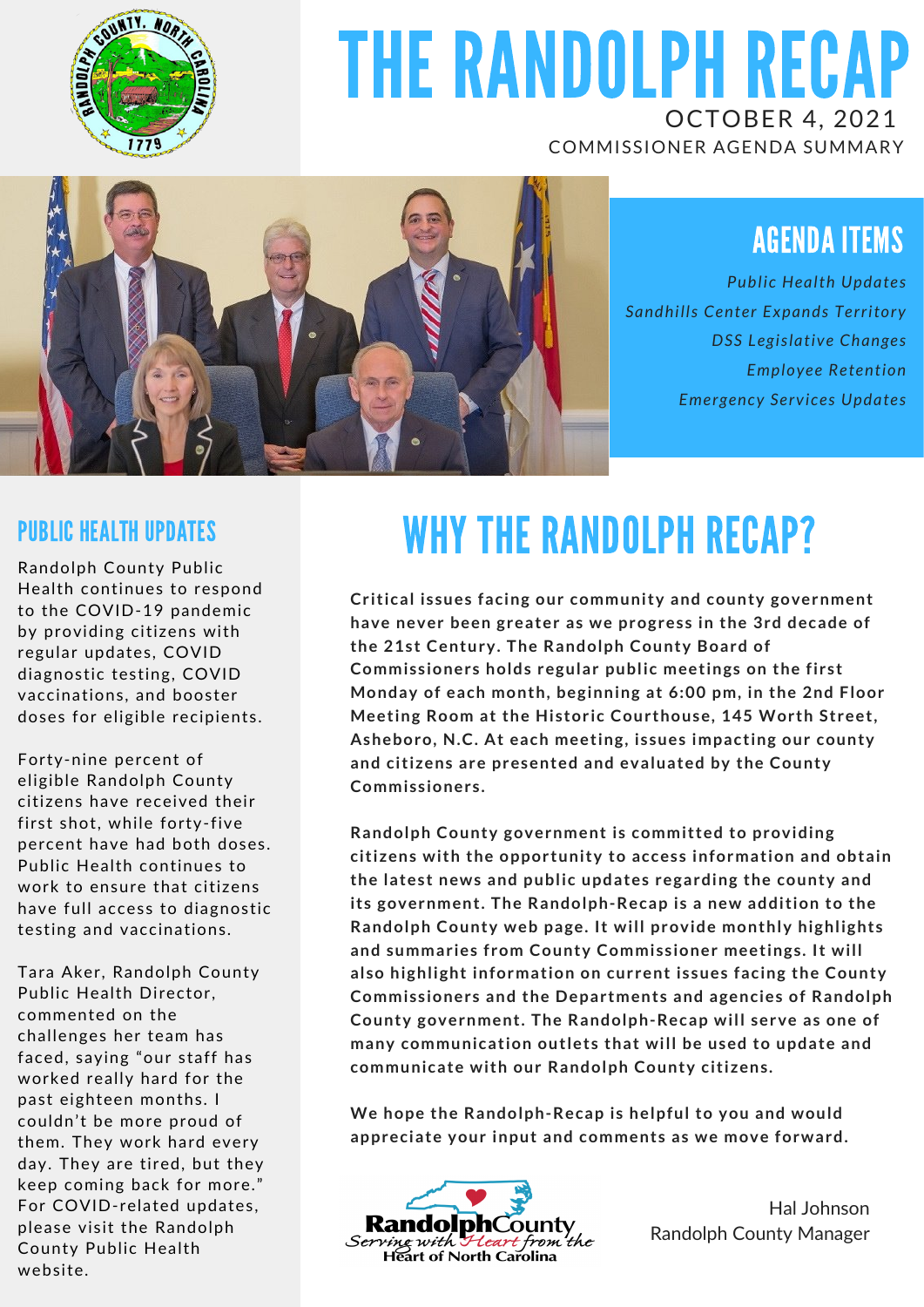

#### **Sandhills Center Expands Territory**

Sandhills Center is a Local Management Entity-Managed Care Organization (LME-MCO) currently serving nine central North Carolina counties. Recently, NC DHHS approved requests on behalf of Davidson and Rockingham counties to disengage from their current LME-MCO partnerships and realign with Sandhills Center, effective December 1, 2021.

This addition has led to the need to expand the Sandhills Center Board of Directors. North Carolina State statute will allow this to happen only if each constituent county passes a resolution requesting such expansion.

On Monday, October 4, Randolph County Commissioners unanimously adopted a resolution to approve the five-seat expansion of Sandhills Center Board of Directors.

## THE RANDOLPH RECAP OCTOBER 4, 2021

COMMISSIONER AGENDA SUMMARY

### **DSS Legislative Changes**

Two recently enacted session laws could significantly impact Randolph County and its Department of Social Services. Both SL 2021-132 (S693) and SL 2021 123 (S207) address the process and treatment of minors in need of mental health services.

The latter modifies the definition of neglect and allows the burden of financial responsibility to transfer to the county for the delinquent's assessment or treatment. This specific population of delinquent and undisciplined youth requires expensive placement and could cost hundreds per day.

While this legislation highlights a growing issue in our community, DSS Director Tracie Murphy believes it does not address the real root of the problem. She feels it could also compound the ongoing challenge of securing appropriate placement for youth. "It is a numbers problem. There are not enough treatments in the community. We don't have enough placements for these children."

There is also no additional funding being provided from the state to offset these costs. Commissioner Chair Darrell Frye feels this legislation creates a complicated issue that completely takes parents off the hook, calling it an unfunded mandate.

Murphy believes a more comprehensive approach to developing solutions for serving youth with mental health needs would be helpful. "There are no new treatments in the community. There are no new monies that came along with this bill, just the responsibility of having to do that work. No accompanying policy to help us navigate." The North Carolina Association of County Directors of Social Services also lobbied heavily to change language within the law so that the county is not solely responsible for treatment and evaluation.

Although this problem has certainly been laid at the feet of the county government, Randolph County DSS is proactively working in response to this new legislation. The department continues to focus on key partnerships that help find successful placements for youth. "We are reaching out hands and trying to swim upstream with this issue. We want to reach out to our LME-MCO's, our legislative partners, and community support to let them know that we are all working together."- Tracie Murphy.